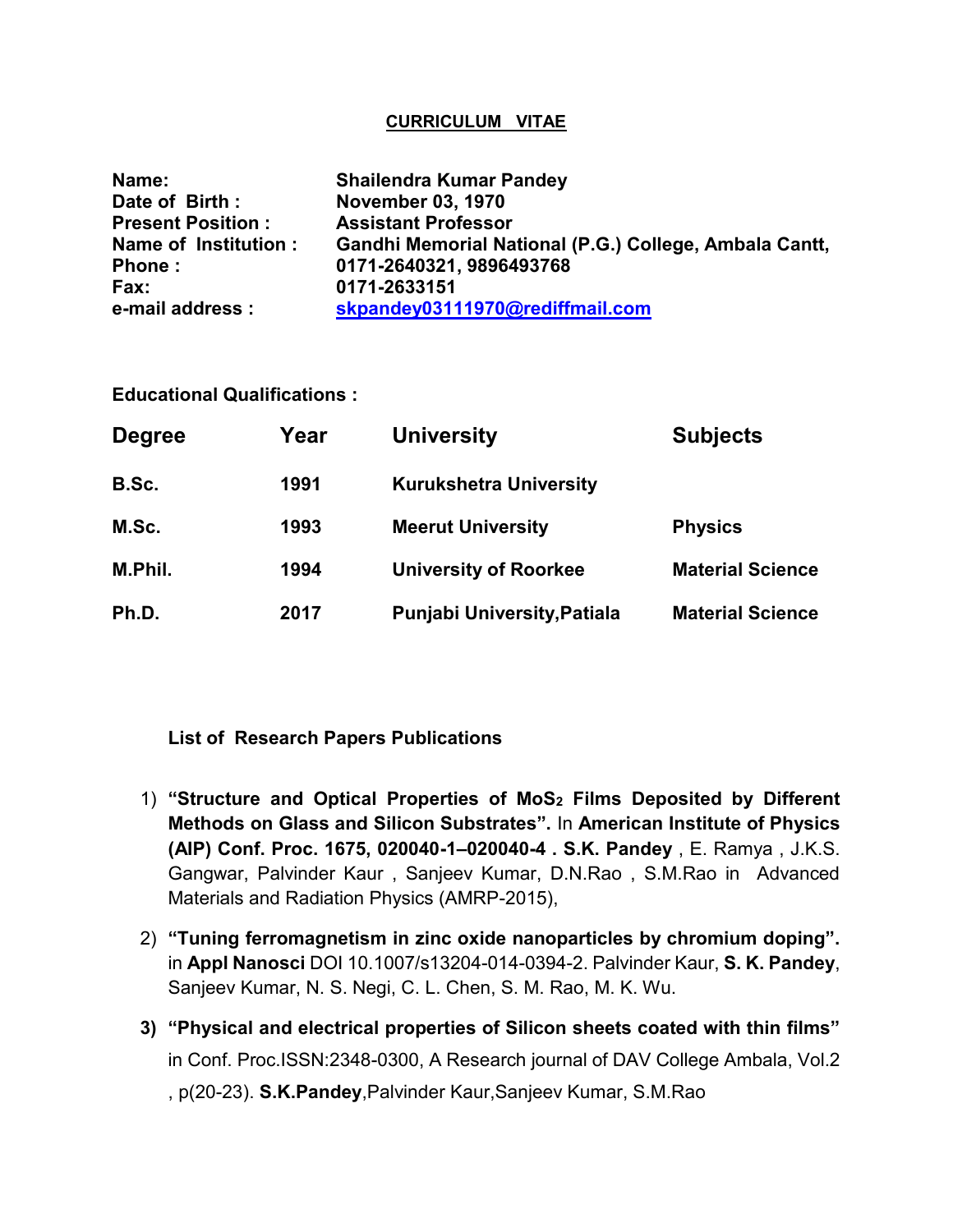4) **"Investigation of vacuum evaporation coated MoS2 film on Si sheets grown using capillary action shaping technique"** in Bulletin of Indian Vacuum Society, Vol. 19(1), 2016, pp. 001-004, **S.K. Pandey**, Pooja Seth, Sanjeev Kuma<sup>r</sup> , J. K. S. Gangwar, S. M. Rao

### **(5) "Investigation of Mos2 Thin Films Deposited By Dip Coating on Multi Crystalline**

**Silicon Plates Grown byCapillary Action Shaping Technique"** International Journal of Pure and Applied Physics. ISSN 0973-1776 Volume 13, Number 4 (2017), pp. 317-324, **S. K. Pandey, Sanjeev Kumar, S. M. Rao.**

### **Conference attended & Paper presented**

### **During the year 2016-17:**

One Day National seminar on Advancements in science and technology (ONSAST 2017) on 4<sup>th</sup> March 2017 organized by Department of Basic Science, PEC University of Technology, Chandigarh. Poster presented on "WS2 Coated Multi-crystalline silicon sheets grown using CAST technique and their characterizations".

Refresher course in Information Technology (IT) from  $16<sup>th</sup>Nov.2016$  to  $12<sup>th</sup> Dec. 2016$ conducted by UGC Academic Staff College, Punjab University, Chandigarh.

Two Days EDP on " SOLAR ENERGY" organized on May  $14<sup>th</sup> - 15<sup>th</sup>$ , 2016 in Chandigarh by The National institute for entrepreneurship and small Business development, ministry of skill Development and entrepreneurship, Govt. of India.

### **During the year 2015-16 :**

One week short term course on "Instrumental Techniques for Chemical and Material Analysis (ITCMA-2015)", December 21-25, 2015. Organized by Department of Applied Science, PEC University of Technology Chandigarh.

One Day National Conference on Current Advances in Theoretical & Experimental Physics (CATEP-15) November. *07,2015*, Department of Physics, Sanatan Dharam College. Ambala Cantt (Haryana). Paper presented on **" structural and magnetic characterization of Co dopped ZnO nanoparticles synthesized using sol-gel method",** and **"On the structural ,dielectric and magnetic investigation on dopping of Ni in BiFeO<sup>3</sup> nanoparticles".**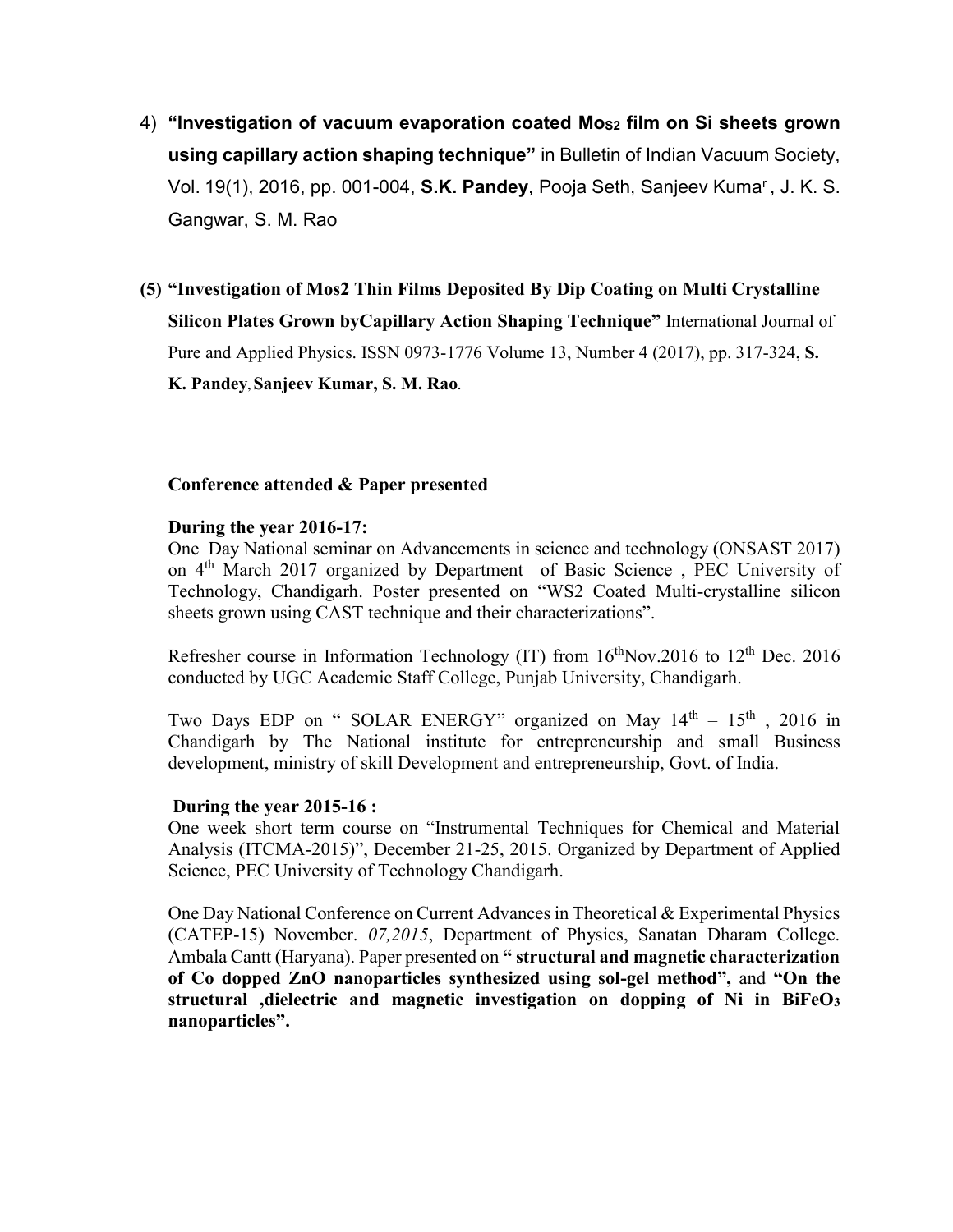Three Days National Conference on Physics Industry interface (NCPII-2015) Sept. *02-04,* 

*2015*, Department of Physics, Kurukshetra University Kurukshetra. Paper presented on

## **"Electrical Properties MoS2 coated silicon Sheets".**

One Day National Seminar on Recent Trends in Physics and Chemistry on 25<sup>th</sup> March 2015, organize by Department of Physics, S A Jain (PG) College, Ambala City. Paper presented on **"On the structural, dielectric and magnetic investigations on doping of Cr in BiFeO<sup>3</sup> nanoparticales.**

Two Days National Workshop on Advanced Materials and Radiation Physics (AMRP-2015) March 13-14, 2015 held at SLIET, Longowal (Punjab). Paper titled **"Structure ad optical properties of MoS2 films deposited by different Methodes on glass and silicon substrates".**

One Day National Conference on Recent Developments in Theoretical & Experimental Physics (RDTEP-15) March *07,2015*, Department of Physics, Department of Physics, Sanatan Dharam College. Ambala Cantt (Haryana). Paper presented on **"Synthesis and characterization of Cr doped ZnO nanocrystalline thin films by sol-gel spin coating technique".**

Three Day National Workshop on Emerging Trends in Sciences, February 12<sup>th</sup>-14<sup>th</sup>, 2015, held at Department of Physics , D A V College, Ambala (Haryana). Paper presented on **"Physical and electrical properties of silicon sheet coated with thin films".**

### **During the year** 2014-2015

Two Days National Workshop on Ion Beam Induced Growth and Engineering of Materials *March 11-12, 2014*, Department of physics, Kurukshetra University kurukshetra .S.K. Pandey<sup>1.</sup>

**Six Days National Workshop on Radio Isotopes and Radio Chemistry** *Oct.06-11, 2014*,Organized by Indian Association of Nuclear Chemists and Allied scientists ,BARC at Department of Physics, S.D.College Ambala Cantt (Haryana). S.K. Pandey<sup>1.</sup> 2013-2014

### *"***Growth of MoS2 crystals and their characterization***"*

National Symposium on Emerging Trends in Physics for Ionizing Radiations, Aerosols and Material Science (ETPRAM-13). *December 13-14, 2013*, Department of physics,Punjabi University, Patiala . S.K. Pandey<sup>1,\*</sup>, Sanjeev Kumar<sup>2</sup>,, S.M.Rao<sup>3</sup>

# **"SYNTHESIS AND OPTICAL CHARACTERIZATION OF ZINC OXIDE NANOPARTICLES"**

National Symposium on Emerging Trends in Physics for Ionizing Radiations, Aerosols and Material Science(ETPRAM-13)*, December 13-14, 2013*, Department of physics,Punjabi University, Patiala. *Palvinder Kaur<sup>1</sup>, Sanjeev Kumar<sup>2</sup>, S.K.Pandey<sup>3</sup>, S.M.D.Rao<sup>4</sup>* **"Structural, optical and electrical characterization of sol-gel spin coatedLi doped ZnO thin films**" National Seminar in recent Advances in Basic Sciences 20<sup>th</sup> Feb,